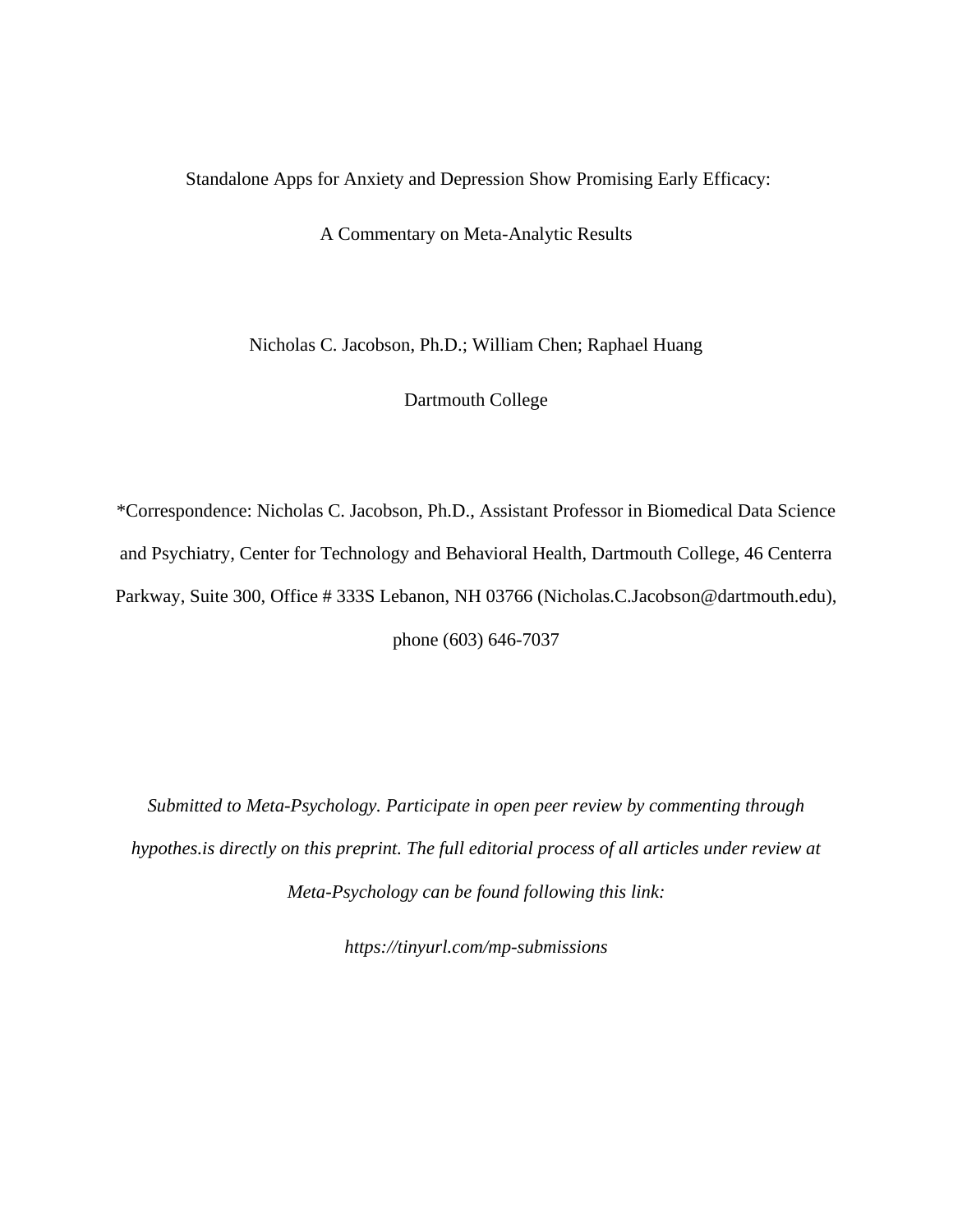## Abstract

The current commentary is focused on the methods and conclusions drawn in a recent metaanalysis which evaluated the impact of standalone interventions in treating anxiety and depressive symptoms (Weisel et al., 2019). The current commentary discusses the large impact of methodological choices made to exclude transdiagnostic treatments and group heterogeneous treatments on study conclusions. Additionally, the current commentary evaluates these conclusions considering opposing from two additional meta-analytic findings. The current review concludes that more research is needed effects before drawing any definitive conclusions, but the current evidence base suggests that apps show promising early efficacy in treating anxiety and depressive symptoms.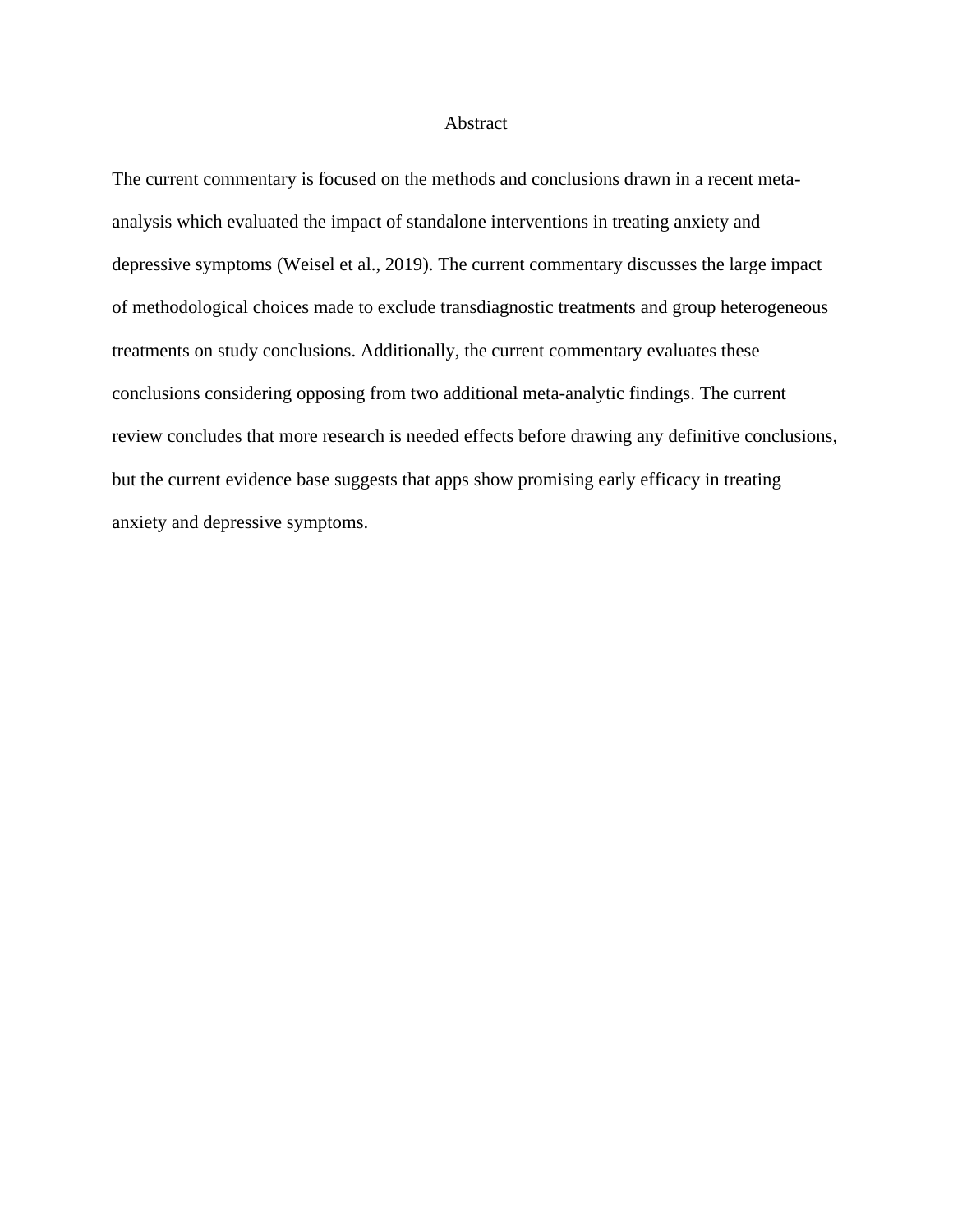Standalone Apps for Anxiety and Depression Show Promising Early Efficacy:

# A Commentary on Meta-Analytic Results

Given the high incidence of anxiety and depressive disorders and the very few persons who receive treatment for these disorders (Wilhelm et al., 2020), researchers have become increasingly interested in standalone treatments for anxiety and depression. As the ubiquity of smartphones has grown across the globe, both academia and industry alike are increasingly developing and testing standalone smartphone apps targeting anxiety and depressive symptoms. A recent meta-analysis summarized and concluded that smartphone apps targeting mental health contribute to significant reductions in depressive symptoms (Hedges'  $g = 0.33$ ) but no significant reductions in anxiety symptoms (Weisel et al., 2019). The paper concludes that "Although some trials showed potential of apps targeting mental health symptoms, smartphone apps as standalone psychological interventions cannot be recommended based on the current level of evidence". The current comment further evaluates the evidence base for making these summary claims.

 **Strength and Efficacy when Including Transdiagnostic Treatment Impacts.** Despite the substantial literature which has developed in the last decade surrounding the efficacy of transdiagnostic digital interventions in treating anxiety and depressive disorders (Wilhelm et al., 2020), the abstract and conclusions cite several papers where anxiety or depressive symptoms were the *only* target. Moreover, it results in a substantial decrease in the potential evidence base of the targeted *N*, as well as a substantial decrease in the confidence bounds surrounding the estimates. This effect on confidence bounds was particularly large for anxiety for which the confidence intervals ranged from -0.1 to 0.7. Moreover, for both anxiety and depression, not only do the effect size of confidence intervals decrease when transdiagnostic interventions are included, but also the estimated effect sizes increase.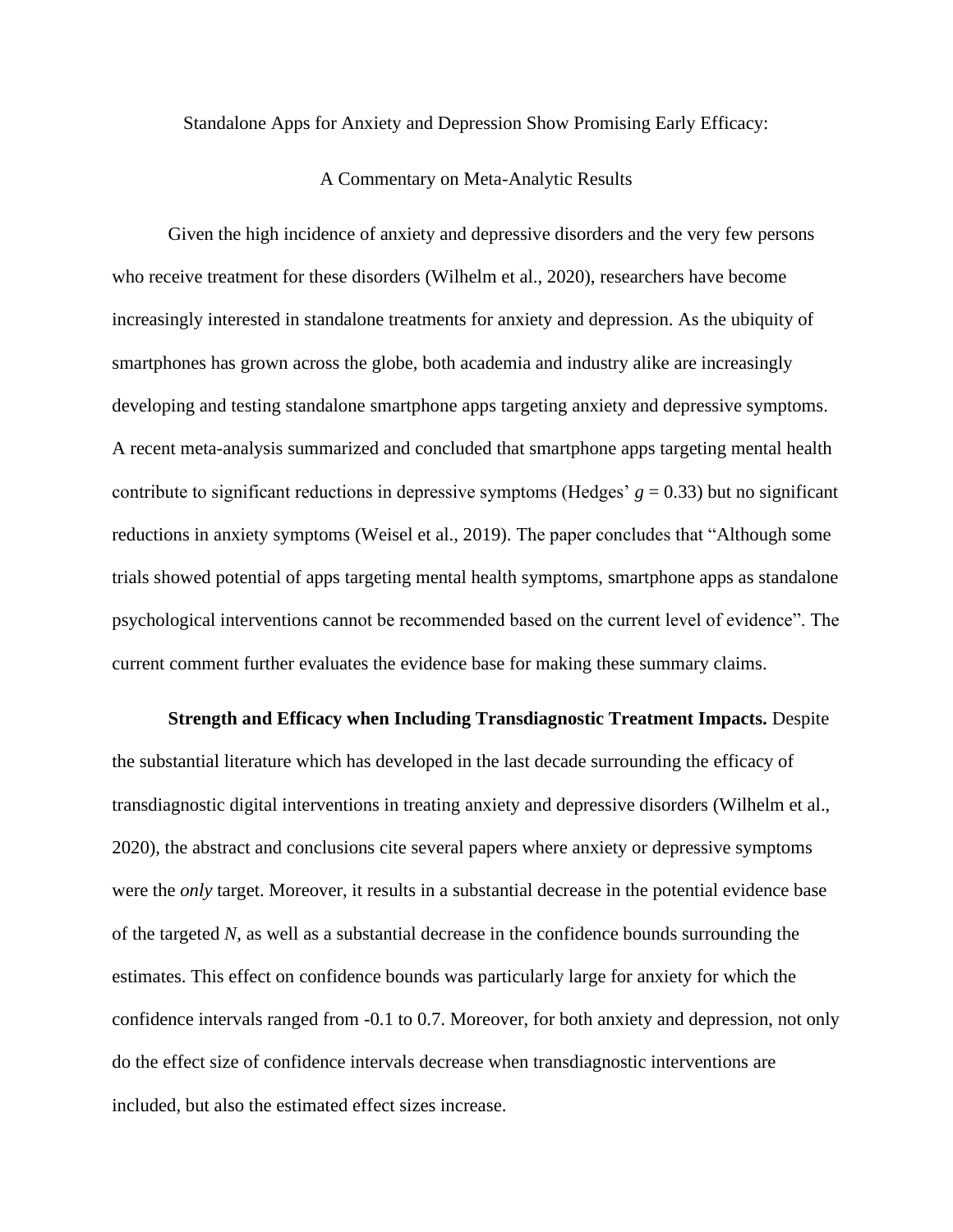# **Two Published Meta-Analyses with More Studies and More Trials Suggest Strong**

**Efficacy.** Additionally, Weisel et al.'s [\(2019\)](https://www.zotero.org/google-docs/?P1NdWY) conclusions about the limited evidence base were likely principally based on the restrictive inclusion criteria (see Table 1). Two prior metaanalyses have been published on treating anxiety and depressive symptoms using smartphonebased methods (Firth et al., 2017). Weisel et al. [\(2019\)](https://www.zotero.org/google-docs/?qmuUsI) based their conclusions about depression on six studies, four of which were included in another meta-analysis. The prior meta-analysis (Firth et al., 2017) included a total of 3,414 participants and included an additional randomized controlled trial targeting primary depression not contained within the Weisel et al. study (Watts et al., 2013). This study found significant symptom reduction in both standalone mobile and computer intervention groups with non-significant means favoring the mobile group over the computer group (Watts et al., 2013). Within anxiety, a prior meta-analysis included more participants, and an additional study testing the standalone efficacy of an app-based intervention (Firth et al., 2017). This study found a significant reduction in trait anxiety after four weeks for the app-based experimental group but not for the control group ( $g = 0.156$ ), as well as significant reduction in state anxiety after each usage of the app-based intervention which was significantly greater than the control group (average  $g = 0.755$ ) (Villani et al., 2013). These studies illustrate the efficacy of app-based interventions in reducing depressive and anxiety symptoms. Additionally, both prior meta-analyses included risk of bias assessments performed using Egger's test and trim-and-fill analyses, with no evidence of publication bias found in either. Thus, the criteria leading to the exclusion of these studies from the Weisel et. al. meta-analysis should be more fully addressed, given their contributions to the current body of evidence and the prior meta-analyses.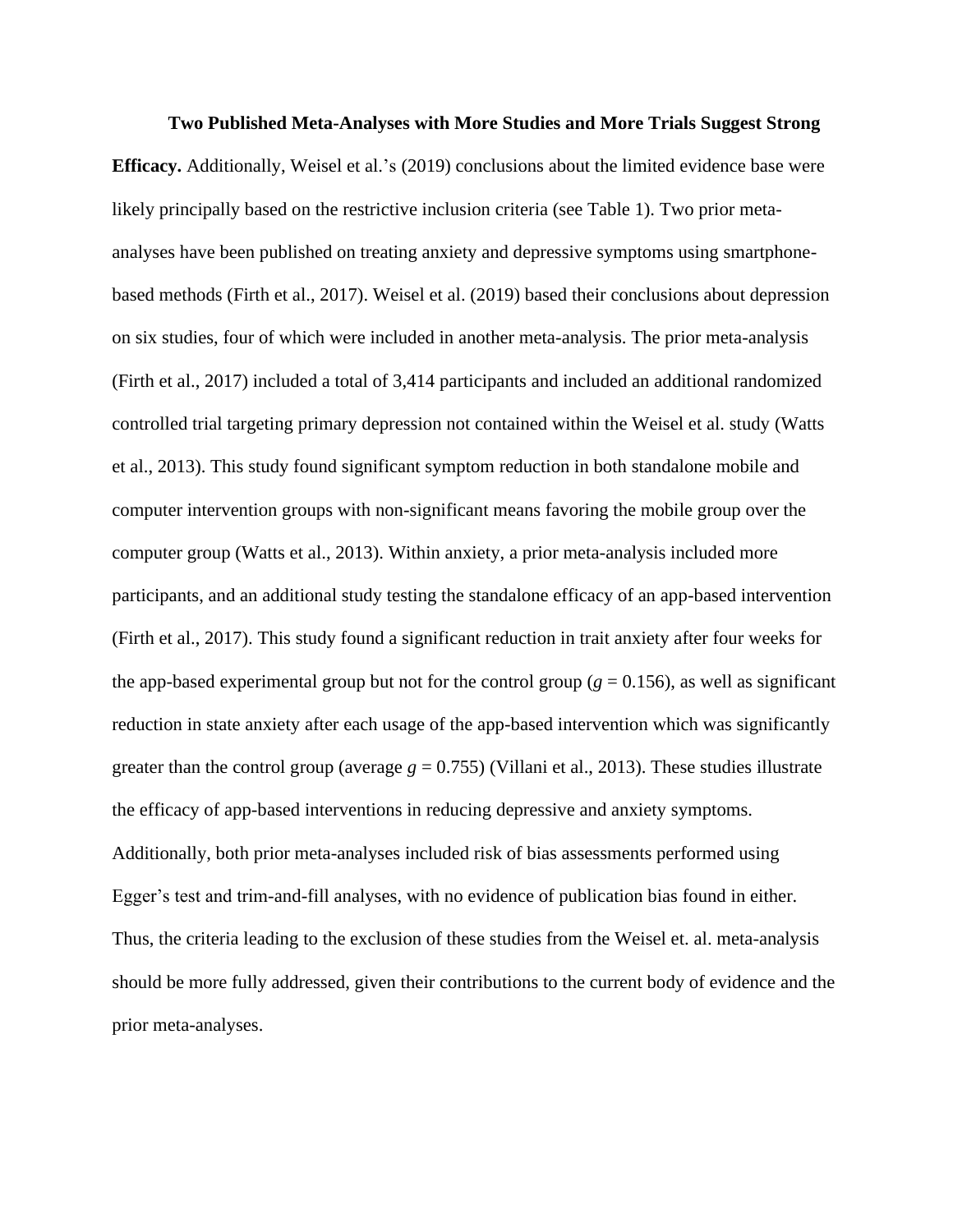Additionally, Weisel et al. state in the Limitations section of their Discussion that "Due to the small amount of studies per disorder, the number of comparisons per disorder was limited, therefore not all study effects could be pooled, subgroup analyses were restricted, follow-up assessments were not examined, nor was publication bias explored." Given the importance of inclusion/exclusion criteria in these meta-analyses, we believe that publication bias should be more fully reported. We acknowledge that Weisel et al. performed risk of bias assessment using Egger's test and trim-and-fill analyses, and we would respectfully suggest that the authors more fully the results of these analyses and explore the results of their assessment so as to conform to the standard established by the prior meta-analyses.

**High Heterogeneity Studies.** Notably, Weisel et. al describe the importance of doing the current meta-analysis in part because prior meta-analyses included apps which targeted "attentional control". Unfortunately, the same weakness is found in the current review, given that attention bias modification was present in two of the four comparisons conditions included in the evaluated anxiety studies which informed the primary study conclusions. We agree with Weisel et al.'s own concerns about including these types of articles as they differ substantially from the other types of treatment, such as intervention reminders based on adherence monitoring, offered in applications (Weisel et al., 2019). However, the decision to include this study while simultaneously excluding many other studies which evaluated the treatment impact on anxiety symptoms leads to very imprecise parameter estimates. Here we believe the inclusion of attentional bias modification studies, including Enock et al. and Clarke et al., are so qualitatively different from the rest of the studies that the pooled comparison loses potential meaning (Clarke et al., 2016; Enock et al., 2014).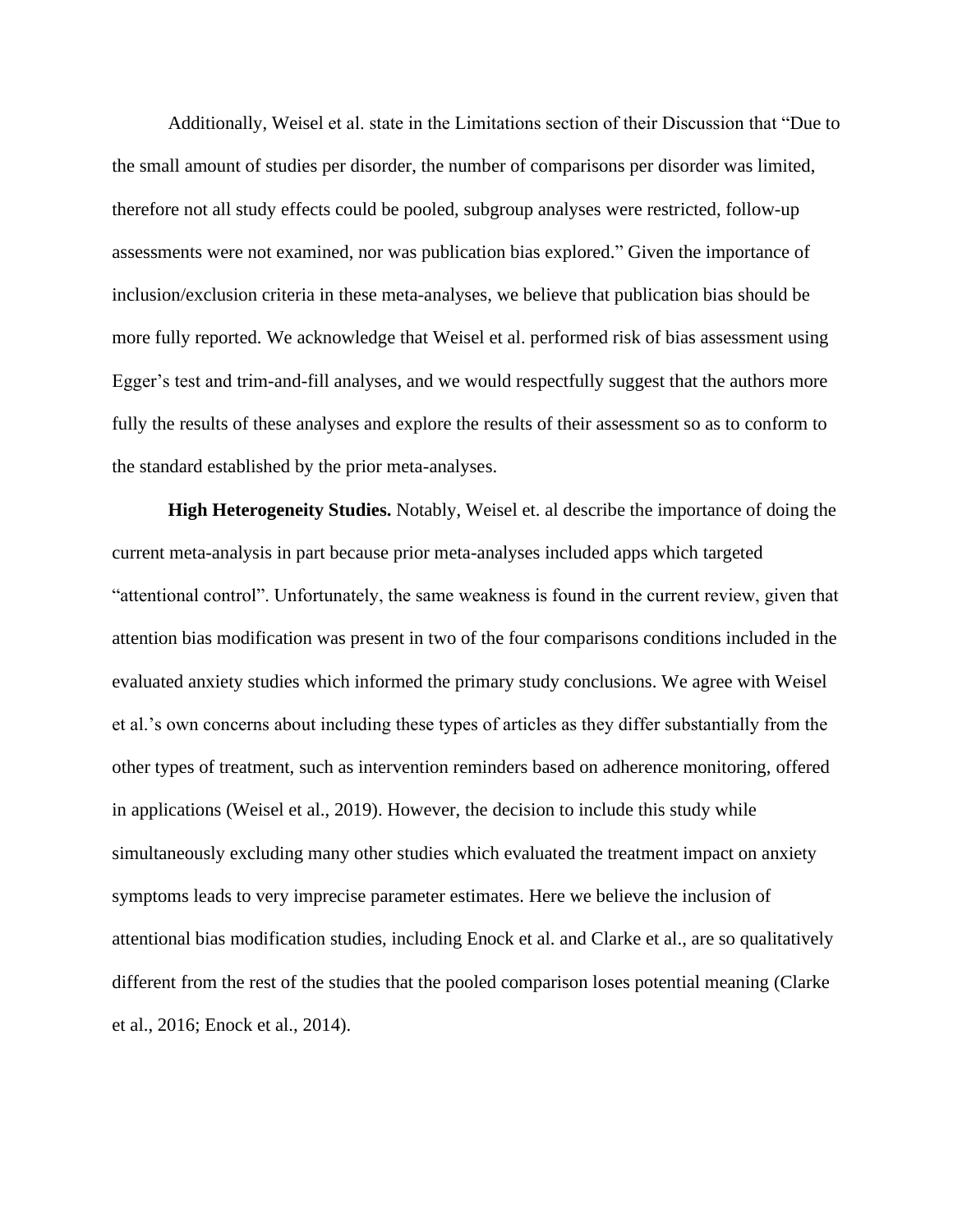#### **Appropriate Comparison Condition for Standalone Technology-Based Treatments**

**Is No Treatment At All.** The evidence base suggests that app-based interventions lead to significant and superior reductions in anxiety and depressive symptoms in app interventions broadly. However, the authors conclude that "standalone smartphone apps cannot be recommended" (Weisel et al., 2019). These recommendations appear to be outside the scope of the meta-analysis itself. The arguments appear to be driven by one or both of two sentiments: (1) the interventions may not have the effect sizes of traditional interventions or (2) the interventions, when evaluated qualitatively, do not appear to reach the magnitude achieved in internet interventions. Based on the aforementioned literature demonstrating the efficacy of app interventions in reducing anxiety symptoms, both these premises are overreaching and do not appear to reflect the evidence base (Firth et al., 2017). Firstly, most persons do not receive any mental health treatment when they have an anxiety or depressive disorder; from the National Comorbidity Survey Replication conducted in the US, Wang et al. (2005) found substantially lower treatment contact for anxiety (27.3% - 95.3%), impulse control (33.9%-51.8%), and substance disorders(52.7%-76.9%). Furthermore, even when they do engage in health seeking behavior, in-person treatment is often delayed for weeks or months; Wang et al. (2005) found delays in initial treatment contact of as long as 23 years for anxiety disorders in the US while [Trusler et al.](https://www.zotero.org/google-docs/?3pKTSU) (2006) found average wait times of as long as 20 weeks between first assessment to referral to first therapy in the UK's NHS. Consequently, the idea that standalone treatment apps for anxiety and depression should inherently match traditional in-person treatment is not the most appropriate comparison. In contrast, apps offer immediate treatment to afflicted individuals who are awaiting an in-person appointment. The alternative, suggested by those who criticize technology-based treatment, is no treatment at all. In regard to the direct qualitative comparisons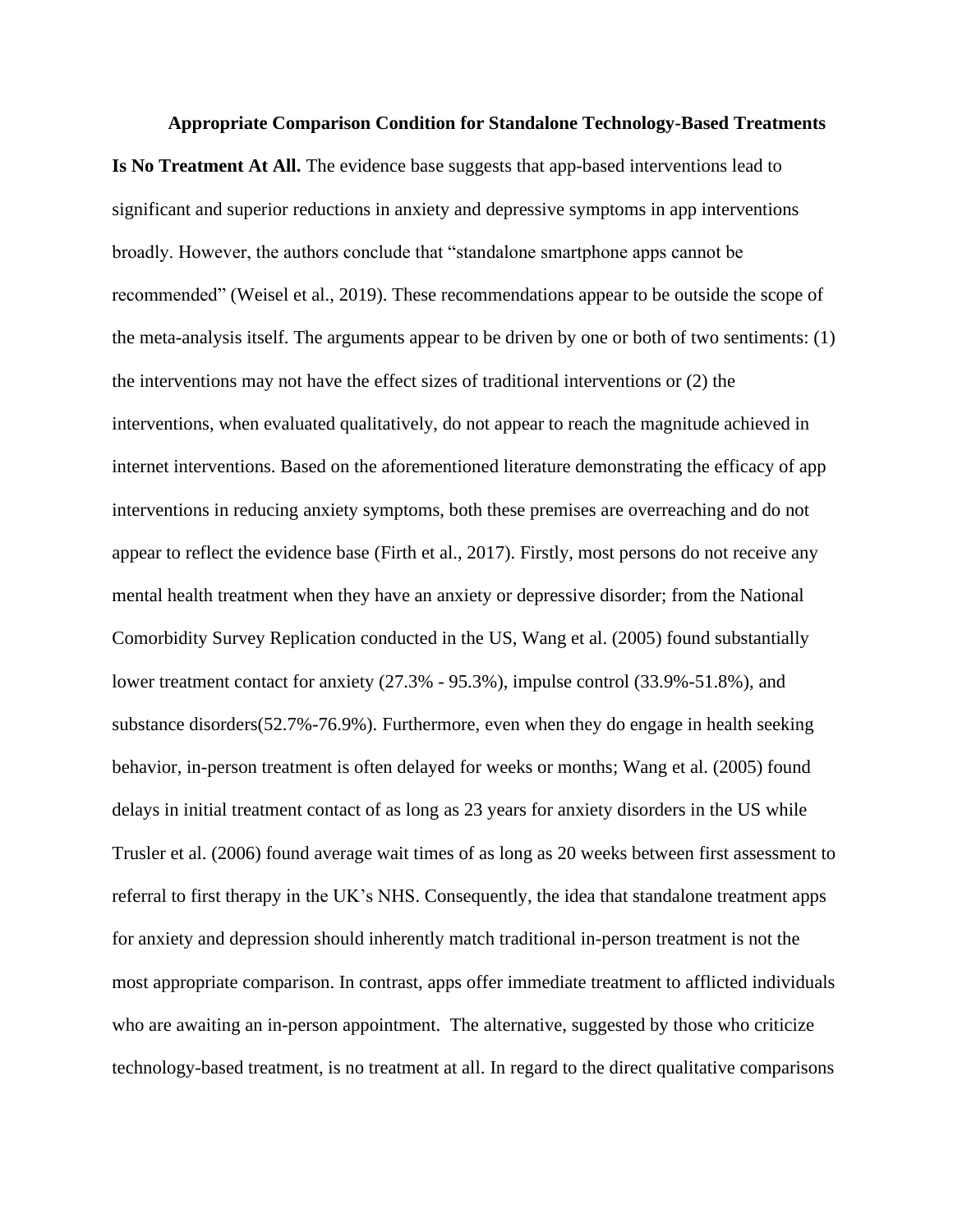made in the discussion by the authors, the claim that internet-based interventions appear to have a stronger efficacy than apps based on the reported effect sizes is misguided because the only studies which have directly compared the effects of app-based treatments with internet-based treatments for anxiety and depression have found either no significant differences between the two or significant differences favoring apps (Dagöö et al., 2014; Watts et al., 2013). There is even some evidence that adding an app to internet based treatment may aid internet-based treatments (Boettcher et al., 2018). Ivanova et al. [\(2016\)](https://www.zotero.org/google-docs/?tWQyFi) found no large differences between an unguided app-based internet intervention compared to a therapist guided app-based internet intervention. Thus, contrary to the authors' summaries, apps for anxiety and depressive disorders significantly reduce anxiety and depressive symptoms with a medium effect size when compared to no treatment at all, and the current evidence suggests similar or marginally superior performance of apps to internet based interventions. However, conclusions here are quite premature as very few studies have been conducted.

**Conclusions from the Body of Evidence Amassed Across the Three Meta-Analyses as Well as Other Standalone Studies.** Given that the meta-analysis only included one new study while simultaneously excluding several studies included in two other meta-analyses on this topic, it is important to interpret the totality of the evidence. The totality of the evidence clearly suggests that the typical standalone intervention which has been tested to treat anxiety and depressive symptoms in randomized controlled trials demonstrates significant and superior efficacy compared to waitlist control conditions, that app-based interventions appear to be approximately or marginally superior to internet-based applications, and that the type of the design of the smartphone application has a large impact on the efficacy with more traditional cognitive-behavioral interventions demonstrating promising early efficacy in apps. Given the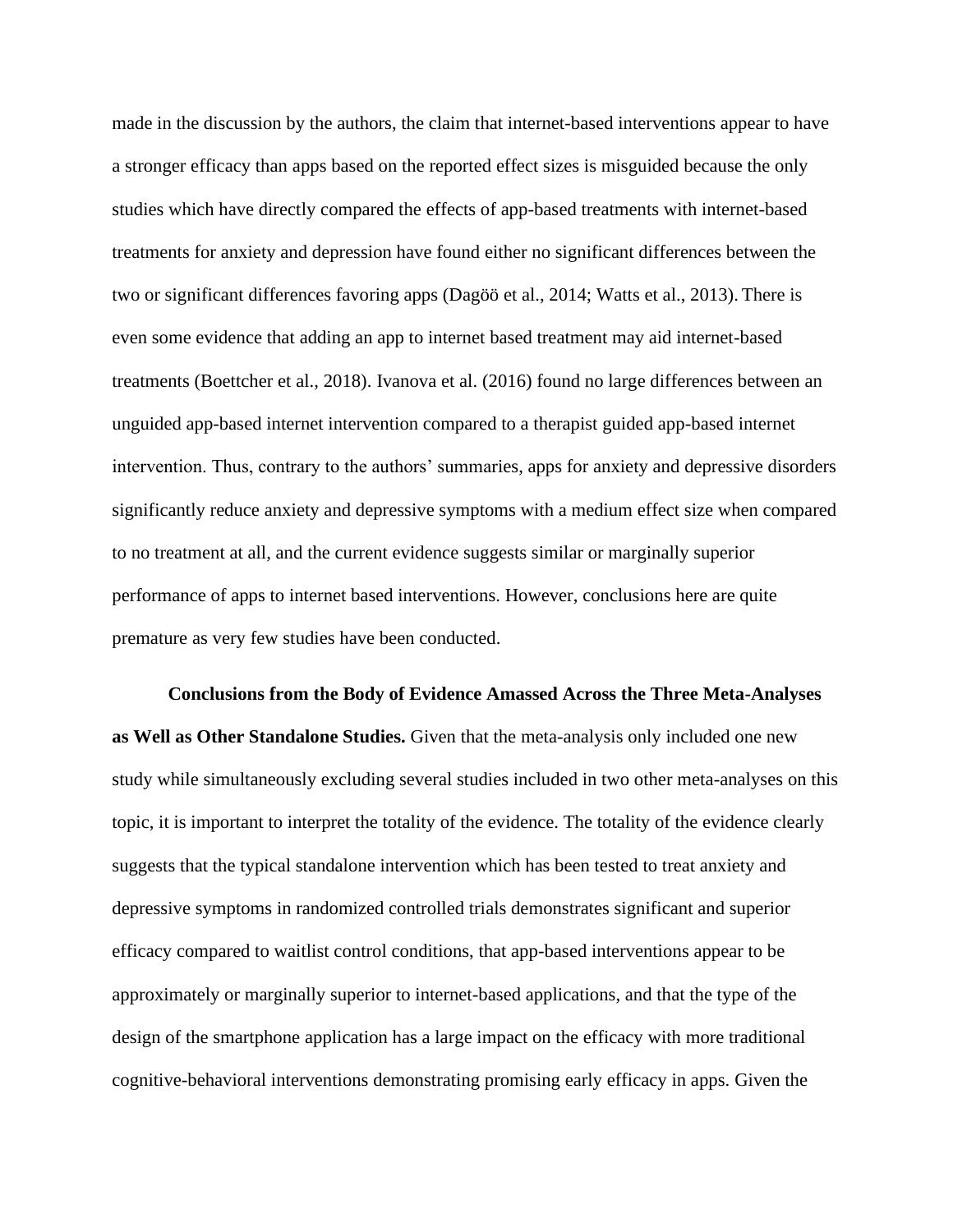potential benefit standalone app-based interventions have compared to the appropriate no treatment comparison condition and lack of any evidence suggesting negative effects, the current level of evidence is adequate to recommend further investigation and trial of these interventions. Clearly more research is needed before drawing definitive conclusions, including examining the performance of applications outside of highly developed countries. We recommend further research examining standalone app-based intervention effects before drawing any definitive conclusions, but the current evidence base suggests that apps show promising early efficacy in treating anxiety and depressive symptoms.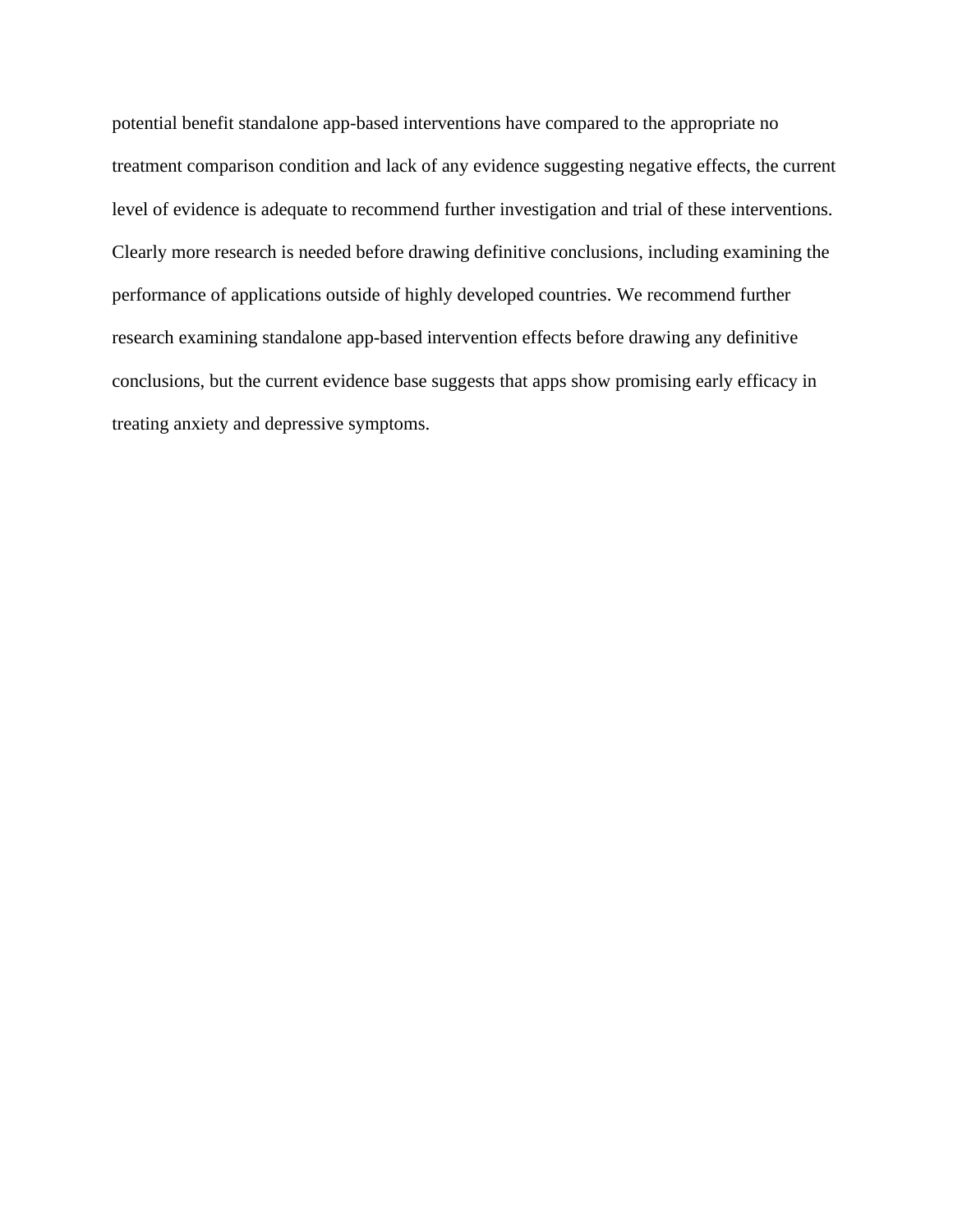### References

- Johanna Boettcher, Kristoffer Magnusson, Arvid Marklund, Ellinor Berglund, Rikard Blomdahl, Ulrike Braun, Lovisa Delin, Charlotte Lundén, Katja Sjöblom, Daniel Sommer, Kaspar von Weber, Gerhard Andersson, Per Carlbring, Adding a smartphone app to internetbased self-help for social anxiety: A randomized controlled trial, Computers in Human Behavior, Volume 87, 2018, Pages 98-108, ISSN 0747-5632, https://doi.org/10.1016/j.chb.2018.04.052.
- [Clarke, P. J. F., Bedford, K., Notebaert, L., Bucks, R. S., Rudaizky, D., Milkins, B. C., &](https://www.zotero.org/google-docs/?nsvGQS)  [MacLeod, C. \(2016\). Assessing the Therapeutic Potential of Targeted Attentional Bias](https://www.zotero.org/google-docs/?nsvGQS)  [Modification for Insomnia Using Smartphone Delivery.](https://www.zotero.org/google-docs/?nsvGQS) *[Psychotherapy and](https://www.zotero.org/google-docs/?nsvGQS)  [Psychosomatics](https://www.zotero.org/google-docs/?nsvGQS)*[,](https://www.zotero.org/google-docs/?nsvGQS) *[85](https://www.zotero.org/google-docs/?nsvGQS)*[\(3\), 187–189. https://doi.org/10.1159/000442025](https://www.zotero.org/google-docs/?nsvGQS)
- Dagöö, J., Asplund, R.P., Bsenko, H.A., Hjerling, S., Holmberg, A., Westh, S., Öberg, L., Ljótsson, B., Carlbring, P., Furmark, T., Andersson, G. Cognitive behavior therapy versus interpersonal psychotherapy for social anxiety disorder delivered via smartphone and computer: a randomized controlled trial. *J Anxiety Disord.* 2014 May;28(4):410-7. doi: 10.1016/j.janxdis.2014.02.003. Epub 2014 Mar 25. PMID: 24731441.
- [Enock, P. M., Hofmann, S. G., & McNally, R. J. \(2014\). Attention Bias Modification Training](https://www.zotero.org/google-docs/?nsvGQS)  [Via Smartphone to Reduce Social Anxiety: A Randomized, Controlled Multi-Session](https://www.zotero.org/google-docs/?nsvGQS)  [Experiment.](https://www.zotero.org/google-docs/?nsvGQS) *[Cognitive Therapy and Research](https://www.zotero.org/google-docs/?nsvGQS)*[,](https://www.zotero.org/google-docs/?nsvGQS) *[38](https://www.zotero.org/google-docs/?nsvGQS)*[\(2\), 200–216.](https://www.zotero.org/google-docs/?nsvGQS)  [https://doi.org/10.1007/s10608-014-9606-z](https://www.zotero.org/google-docs/?nsvGQS)
- [Firth, J., Torous, J., Nicholas, J., Carney, R., Pratap, A., Rosenbaum, S., & Sarris, J. \(2017\). The](https://www.zotero.org/google-docs/?nsvGQS)  [efficacy of smartphone-based mental health interventions for depressive symptoms: A](https://www.zotero.org/google-docs/?nsvGQS)  [meta-analysis of randomized controlled trials.](https://www.zotero.org/google-docs/?nsvGQS) *[World Psychiatry: Official Journal of the](https://www.zotero.org/google-docs/?nsvGQS)*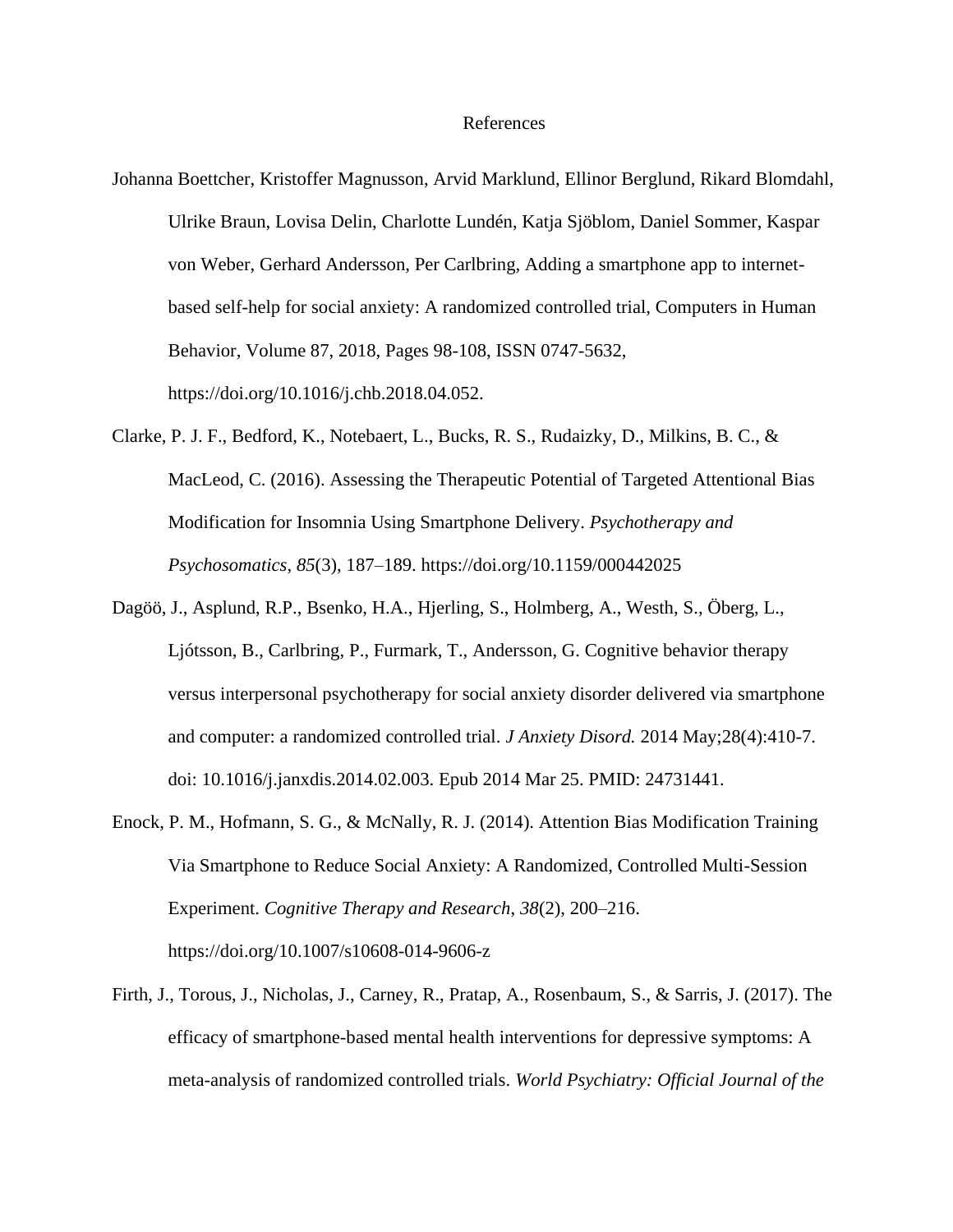*[World Psychiatric Association \(WPA\)](https://www.zotero.org/google-docs/?nsvGQS)*[,](https://www.zotero.org/google-docs/?nsvGQS) *[16](https://www.zotero.org/google-docs/?nsvGQS)*[\(3\), 287–298.](https://www.zotero.org/google-docs/?nsvGQS) 

[https://doi.org/10.1002/wps.20472](https://www.zotero.org/google-docs/?nsvGQS)

- [Firth, J., Torous, J., Nicholas, J., Carney, R., Rosenbaum, S., & Sarris, J. \(2017\). Can](https://www.zotero.org/google-docs/?nsvGQS)  [smartphone mental health interventions reduce symptoms of anxiety? A meta-analysis of](https://www.zotero.org/google-docs/?nsvGQS)  [randomized controlled trials.](https://www.zotero.org/google-docs/?nsvGQS) *[Journal of Affective Disorders](https://www.zotero.org/google-docs/?nsvGQS)*[,](https://www.zotero.org/google-docs/?nsvGQS) *[218](https://www.zotero.org/google-docs/?nsvGQS)*[, 15–22.](https://www.zotero.org/google-docs/?nsvGQS)  [https://doi.org/10.1016/j.jad.2017.04.046](https://www.zotero.org/google-docs/?nsvGQS)
- [Ivanova, E., Lindner, P., Ly, K. H., Dahlin, M., Vernmark, K., Andersson, G., & Carlbring, P.](https://www.zotero.org/google-docs/?nsvGQS)  [\(2016\). Guided and unguided Acceptance and Commitment Therapy for social anxiety](https://www.zotero.org/google-docs/?nsvGQS)  [disorder and/or panic disorder provided via the Internet and a smartphone application: A](https://www.zotero.org/google-docs/?nsvGQS)  [randomized controlled trial.](https://www.zotero.org/google-docs/?nsvGQS) *[Journal of Anxiety Disorders](https://www.zotero.org/google-docs/?nsvGQS)*[,](https://www.zotero.org/google-docs/?nsvGQS) *[44](https://www.zotero.org/google-docs/?nsvGQS)*[, 27–35.](https://www.zotero.org/google-docs/?nsvGQS)  [https://doi.org/10.1016/j.janxdis.2016.09.012](https://www.zotero.org/google-docs/?nsvGQS)
- [Păsărelu, C. R., Andersson, G., Nordgren, L. B., & Dobrean, A. \(2017\). Internet-delivered](https://www.zotero.org/google-docs/?nsvGQS)  [transdiagnostic and tailored cognitive behavioral therapy for anxiety and depression: A](https://www.zotero.org/google-docs/?nsvGQS)  [systematic review and meta-analysis of randomized controlled trials.](https://www.zotero.org/google-docs/?nsvGQS) *[Cognitive](https://www.zotero.org/google-docs/?nsvGQS)  [Behaviour Therapy](https://www.zotero.org/google-docs/?nsvGQS)*[,](https://www.zotero.org/google-docs/?nsvGQS) *[46](https://www.zotero.org/google-docs/?nsvGQS)*[\(1\), 1–28. https://doi.org/10.1080/16506073.2016.1231219](https://www.zotero.org/google-docs/?nsvGQS)
- [Trusler, K., Doherty, C., Mullin, T., Grant, S., & McBride, J. \(2006\). Waiting times for primary](https://www.zotero.org/google-docs/?nsvGQS)  [care psychological therapy and counselling services.](https://www.zotero.org/google-docs/?nsvGQS) *[Counselling and Psychotherapy](https://www.zotero.org/google-docs/?nsvGQS)  [Research](https://www.zotero.org/google-docs/?nsvGQS)*[,](https://www.zotero.org/google-docs/?nsvGQS) *[6](https://www.zotero.org/google-docs/?nsvGQS)*[\(1\), 23–32. https://doi.org/10.1080/14733140600581358](https://www.zotero.org/google-docs/?nsvGQS)
- [Villani, D., Grassi, A., Cognetta, C., Toniolo, D., Cipresso, P., & Riva, G. \(2013\). Self-help](https://www.zotero.org/google-docs/?nsvGQS)  [stress management training through mobile phones: An experience with oncology nurses.](https://www.zotero.org/google-docs/?nsvGQS)  *[Psychol Serv](https://www.zotero.org/google-docs/?nsvGQS)*[,](https://www.zotero.org/google-docs/?nsvGQS) *[10](https://www.zotero.org/google-docs/?nsvGQS)*[\(3\), 315–322. https://doi.org/10.1037/a0026459](https://www.zotero.org/google-docs/?nsvGQS)
- Wang, P. S., Berglund, P., Olfson, M., Pincus, H.A., Wells, K.B., Kessler, R.C. Failure and delay in initial treatment contact after first onset of mental disorders in the National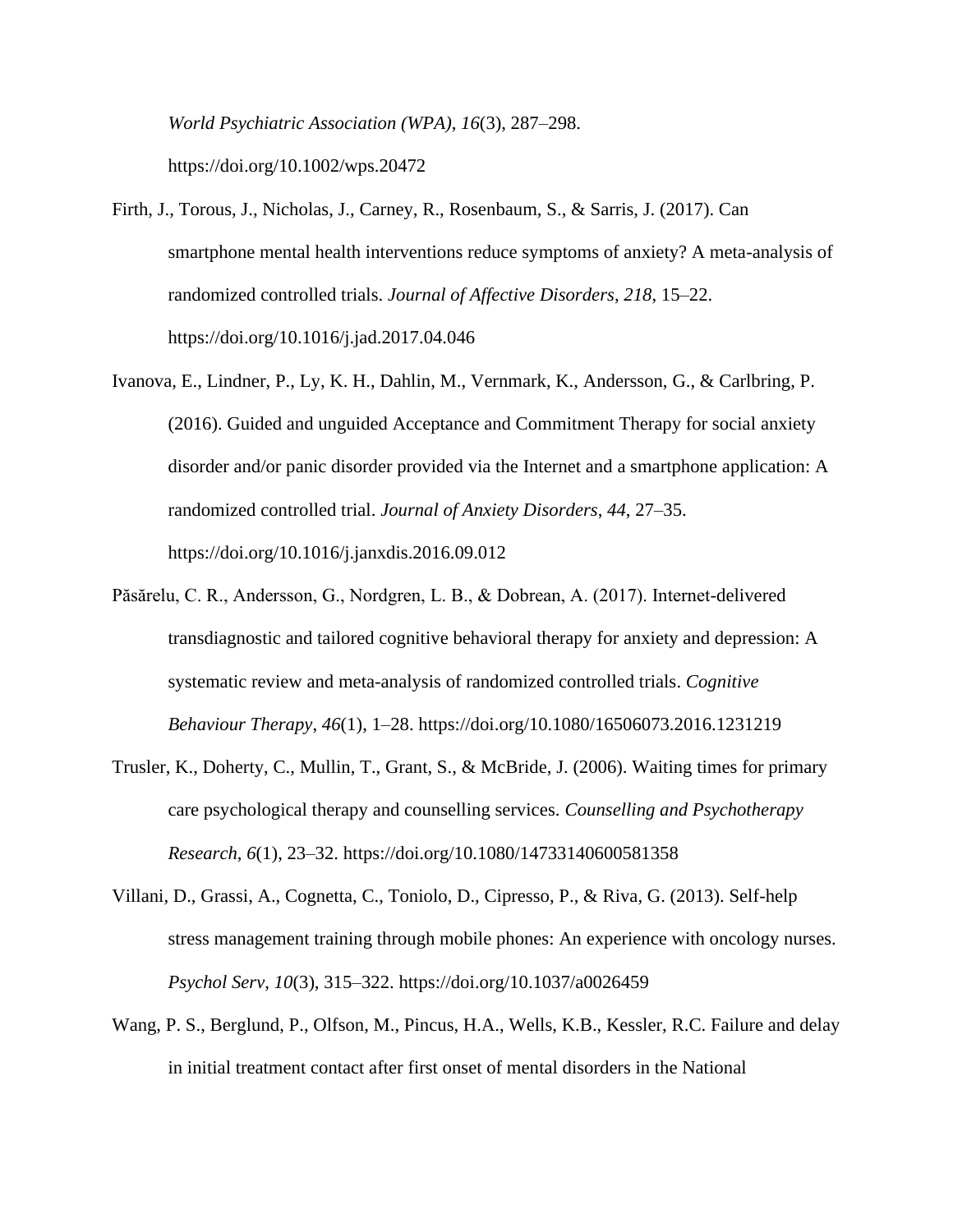Comorbidity Survey Replication. *Arch Gen Psychiatry.* 2005 Jun;62(6):603-13. doi: 10.1001/archpsyc.62.6.603. PMID: 15939838.

- Watts, S., Mackenzie, A., Thomas, C., Griskaitis, A., Mewton, L., Williams, A., & Andrews, G. (2013). CBT for depression: A pilot RCT comparing mobile phone vs. computer. *[BMC](https://www.zotero.org/google-docs/?nsvGQS)  [Psychiatry](https://www.zotero.org/google-docs/?nsvGQS)*[,](https://www.zotero.org/google-docs/?nsvGQS) *[13](https://www.zotero.org/google-docs/?nsvGQS)*[\(1\), 49. https://doi.org/10.1186/1471-244X-13-49](https://www.zotero.org/google-docs/?nsvGQS)
- [Weisel, K. K., Fuhrmann, L. M., Berking, M., Baumeister, H., Cuijpers, P., & Ebert, D. D.](https://www.zotero.org/google-docs/?nsvGQS)  [\(2019\). Standalone smartphone apps for mental health—A systematic review and meta](https://www.zotero.org/google-docs/?nsvGQS)[analysis.](https://www.zotero.org/google-docs/?nsvGQS) *[Npj Digital Medicine](https://www.zotero.org/google-docs/?nsvGQS)*[,](https://www.zotero.org/google-docs/?nsvGQS) *[2](https://www.zotero.org/google-docs/?nsvGQS)*[\(1\), 1–10. https://doi.org/10.1038/s41746-019-0188-8](https://www.zotero.org/google-docs/?nsvGQS)
- [Wilhelm, S., Weingarden, H., Ladis, I., Braddick, V., Shin, J., & Jacobson, N. C. \(2019\).](https://www.zotero.org/google-docs/?nsvGQS)  [Cognitive-Behavioral Therapy in the Digital Age: Presidential Address.](https://www.zotero.org/google-docs/?nsvGQS) *[Behavior](https://www.zotero.org/google-docs/?nsvGQS)  [Therapy](https://www.zotero.org/google-docs/?nsvGQS)*[. https://doi.org/10.1016/j.beth.2019.08.001](https://www.zotero.org/google-docs/?nsvGQS)